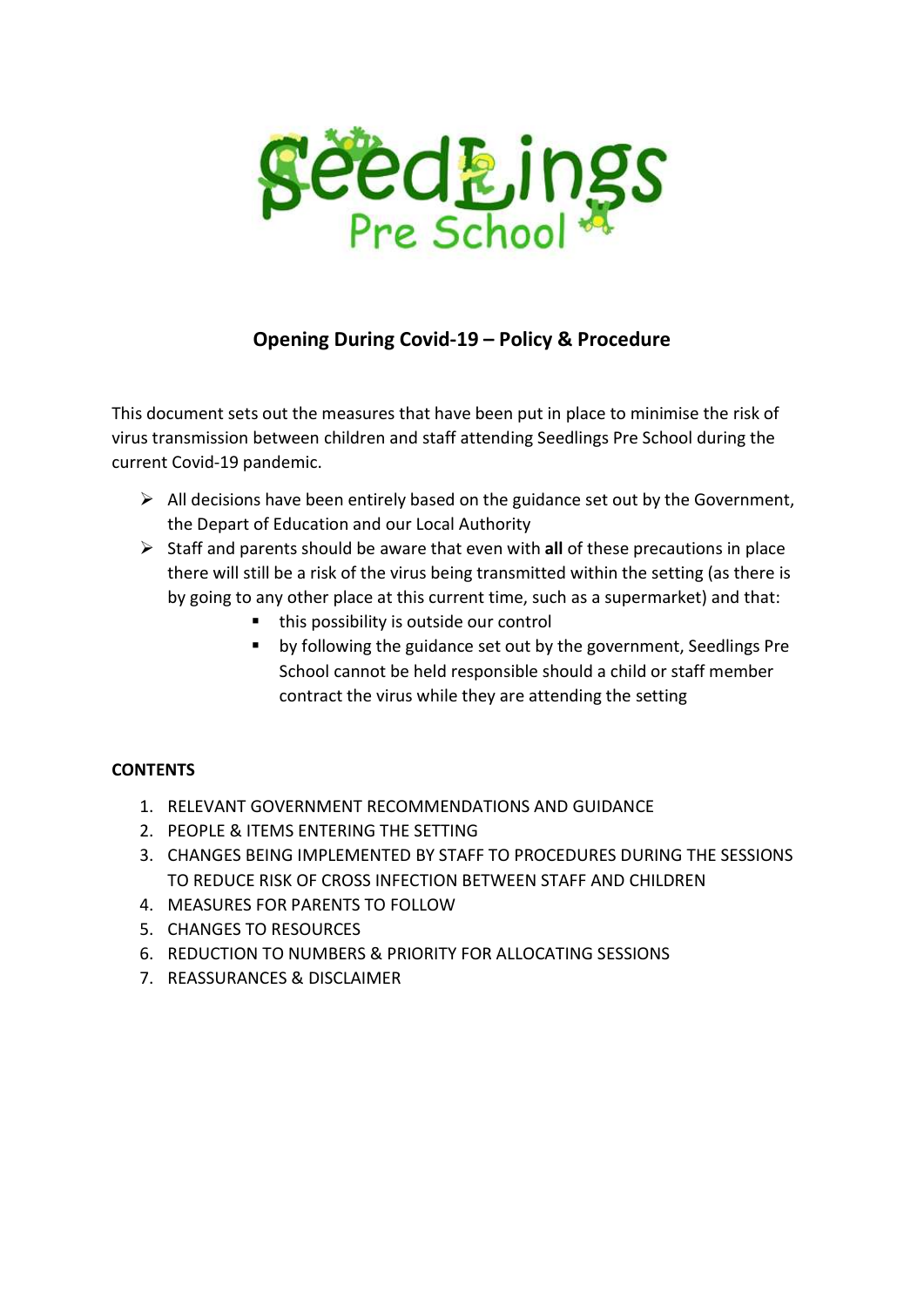### RELEVANT GOVERNMENT RECOMMENDATIONS AND GUIDANCE

- $\triangleright$  Current Ofsted ratios will be maintained, except in exceptional circumstances in line with Ofsted guidelines
	- $\bullet$  3-4yr olds  $-1:8$
	- $\bullet$  2yr olds  $-1:4$
- $\triangleright$  Children will be grouped in 'bubbles' of 8 16 children, in line with government guidelines. This may change in line with any future updates to government guidelines
- $\triangleright$  A group of children and the staff supervising them should be treated as an individual 'bubble'
- $\triangleright$  Staff and children should not mix between different bubbles during the week they must remain with the same people throughout the week and ONLY those people (for example: a staff member must not care for a group of 8 children on Monday and then care for a different group of 8 children on Tuesday)
- $\triangleright$  Children who usually attend multiple settings should choose one setting and ONLY attend that setting, in line with government guidelines. This may change in line with any future updates to government guidelines
- $\triangleright$  Certain resources should be removed from the setting such as:
	- Books (the staff can still read books to the children but they must not be freely available to the children to pick up as they cannot be adequately cleaned)
	- Soft furnishings such as cushions and dressing up that cannot be washed thoroughly between each child using them
	- Any toys (ie. Wooden toys and toys with intricate parts) and outdoor play equipment that cannot be easily cleaned on a regular basis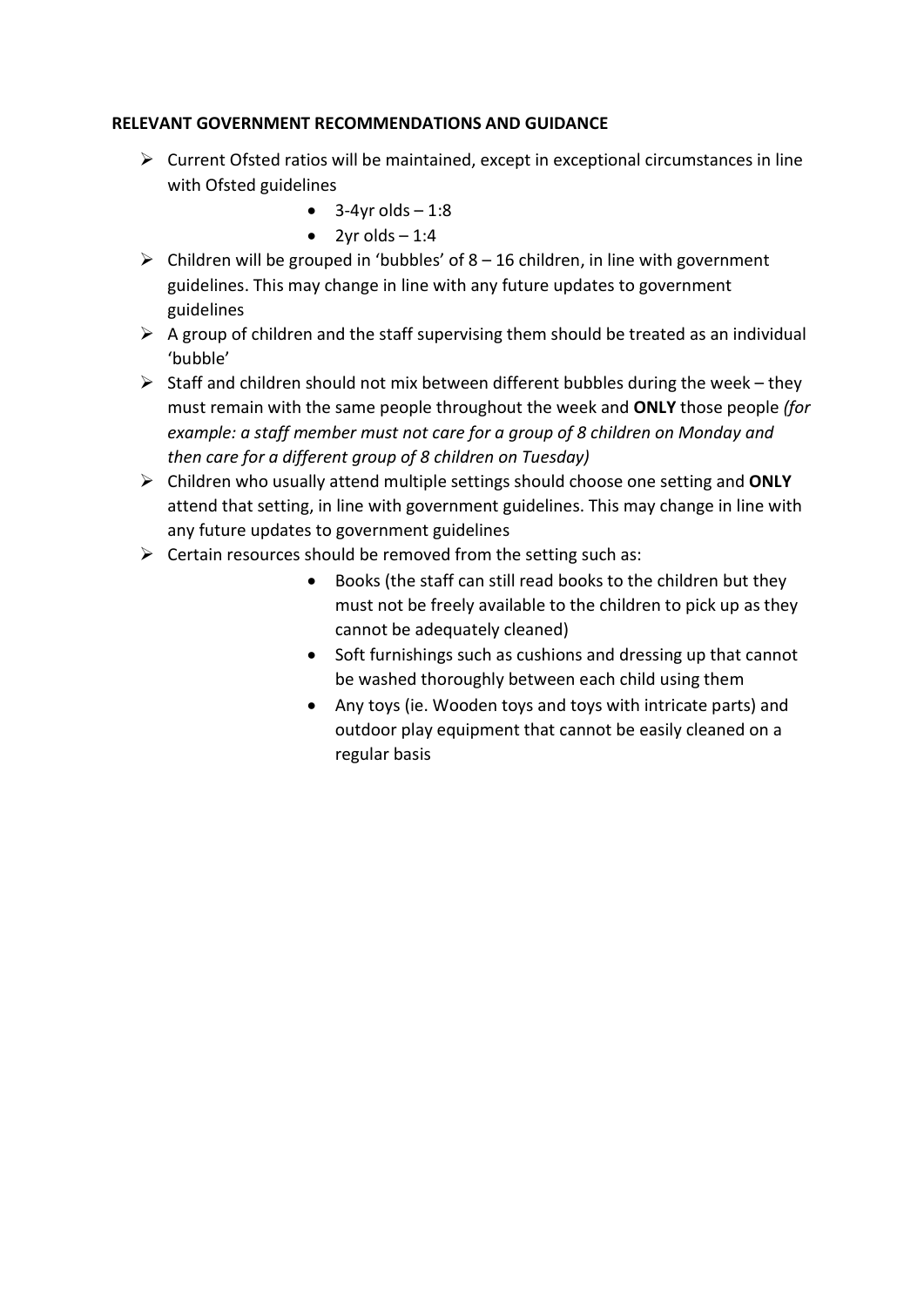## MAIN CHANGES TO USUAL OPERATION AND PROCEDURES

In line with the Government guidance we will be making the following adjustments to the usual running and operation of the pre school:

### PEOPLE & ITEMS ENTERING THE SETTING

- $\triangleright$  No unnecessary visitors will be allowed into the setting during session times
- $\triangleright$  All people entering the setting will have their temperatures checked beforehand, this includes children – a non-contact forehead thermometer will be used to ensure no cross infection can occur
- $\triangleright$  Any people entering the setting (usually only children and staff) must wash hands thoroughly on entering using the hand washing guidance stipulated by the Government
- $\triangleright$  Parents must drop off and pick up children from the garden gate to minimise the number of people passing through the setting
- $\triangleright$  Only 1 parent/carer will be allowed at drop off/pick up
- $\triangleright$  Minimal items will be brought in and out of the setting
- $\triangleright$  Children will provide a bag of several pairs of spare clothes to be kept at the setting in case of accidents (soiled/used clothes will be sent home but replacement items should only be brought in when we only have one change of clothes left)
- $\triangleright$  Children should ONLY bring in essential items coat, the shoes they are wearing (no slippers), sun hat, lunch box and a water bottle (snack items should be stored inside the lunch box)
- $\triangleright$  All items must be clearly named and preferably easily identifiable to your child to ensure staff can easily provide children with the right water bottles, coats etc.
- $\triangleright$  The walkway up to the garden gate will be marked out with a one-way system and social distancing marks on the floor to ensure parents can keep appropriate distance when they are waiting to drop off. Children must remain with their parents during this time and should not be allowed to run around freely in the walkway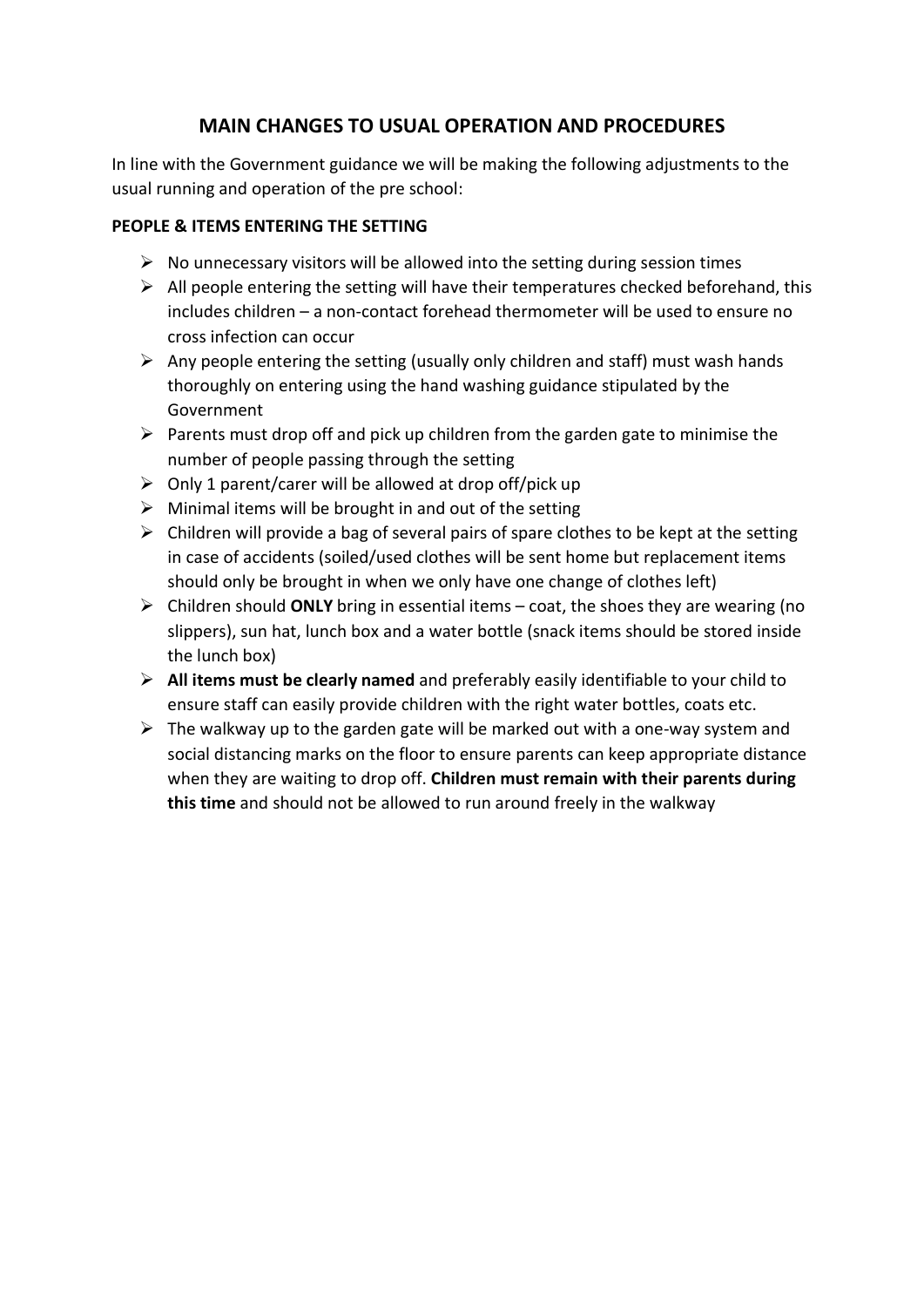## CHANGES BEING IMPLEMENTED BY STAFF TO PROCEDURES DURING THE SESSIONS TO REDUCE RISK OF CROSS INFECTION BETWEEN STAFF AND CHILDREN

- $\triangleright$  Staff will not leave and re-enter the setting during their lunch breaks
- $\triangleright$  Staff will supervise regular hand washing breaks with the children throughout the sessions
- $\triangleright$  All equipment will be cleaned at the end of each day as well as regularly throughout the sessions
- $\triangleright$  Staff will encourage children to spend as much of the session outside as possible, care will be taken to ensure there is always adequate shade on hot days
- $\triangleright$  Lunch boxes and spare clothes will be kept in a separate room to avoid children coming in contact with them during their play
- $\triangleright$  Water bottles will be kept out of reach to prevent the wrong children picking them up, but staff will give children frequent reminders through the session to ensure the remain hydrated
- $\triangleright$  During group activities such as lunch and carpet times staff will encourage there to be space between the children, however they will ensure they also take into account the need for the children to feel happy and secure during the sessions
- $\triangleright$  Masks will not be worn in the setting, as per government guidance, unless a child is taken ill in which case all appropriate PPE will be used and the child will be cared for in a separate room while they wait to be collected
- $\triangleright$  All appropriate PPE will be used, as usual, during any intimate care this includes gloves and aprons
- $\triangleright$  Children's temperatures will be re-checked in the middle of the day if they are attending all day
- $\triangleright$  Our usual practice of taking 3 temperature readings over 30 minutes before asking parents to collect children will not be used during this time. Children will have to be collected immediately if their temperature registers as high after the first reading
- $\triangleright$  As per NHS guidance we classify a temperature as anything that is 37.7 degrees or above
- $\triangleright$  Staff will limit the use of other areas of the hall. Only one member of staff will use the front entrance, all other staff will enter directly into the pre school room via the garden
- $\triangleright$  Staff will implement appropriate social distancing from each other throughout the day and where possible will also endeavour to social distance from the children. However, the children's emotional and physical wellbeing will be their primary concern.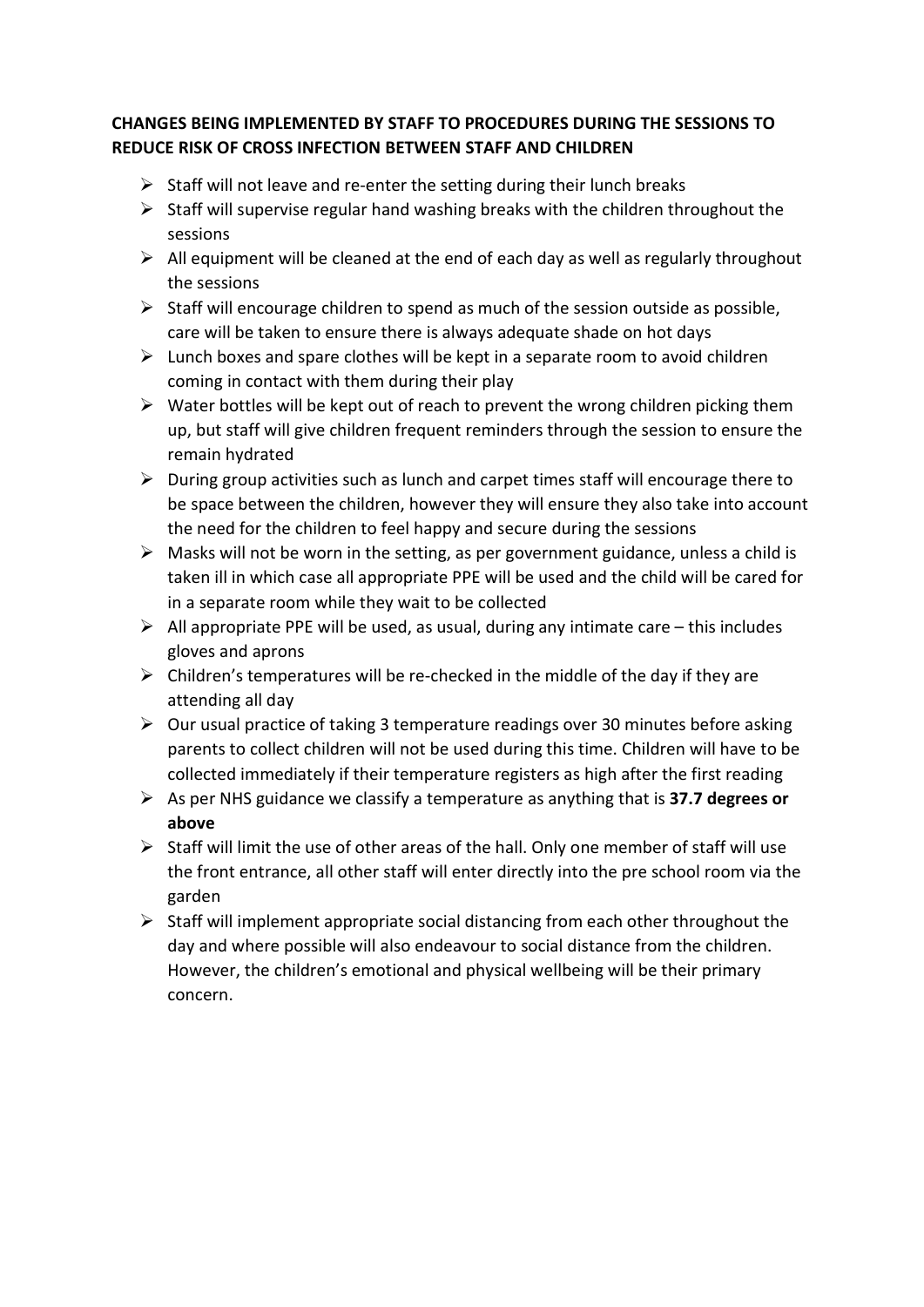#### MEASURES FOR PARENTS TO FOLLOW

- $\triangleright$  SUN CREAM: parents must apply 24hr sun cream to their child before they attend the session to avoid the staff having to reapply in the middle of the day and therefore coming in close skin to skin contact unnecessarily
- $\triangleright$  SNACKS: children must bring in 1 piece of snack for each session they are attending (if they attend AM and PM then they should have 2 pieces of snack). The snack must be ready for them to eat without needing staff to prepare it ie. Banana, apple or a pot with pre-cut fruit etc
- $\triangleright$  **CLOTHING & LUNCHES:** children should be dressed in clothes and shoes that they can generally manage easily without help and where possible be given lunches that they can manage independently. The staff will of course help when needed but the less close contact that is needed then the more we reduce the risk of cross infection of the virus to the children
- $\triangleright$  CHILDREN WITH TEMPERATURES: parents must not give their child Calpol at any point during the day prior to them attending the setting as this could mask a temperature. Any child who develops a temperature while at the setting must be collected immediately. Parents must ensure that they remain contactable and able to collect throughout the day. Government guidelines will be followed by both parents and staff following a child displaying symptoms
- PARENTS MUST AGREE FOR SYMPTOMATIC CHILDREN TO BE TESTED as per government guidelines and the appropriate self-isolation for the household must be followed
- $\triangleright$  See chart below for our procedure if a child/staff member is symptomatic



# WWW.PACEY.ORG.UK/CORONAVIRUS

V1 29/05/2020

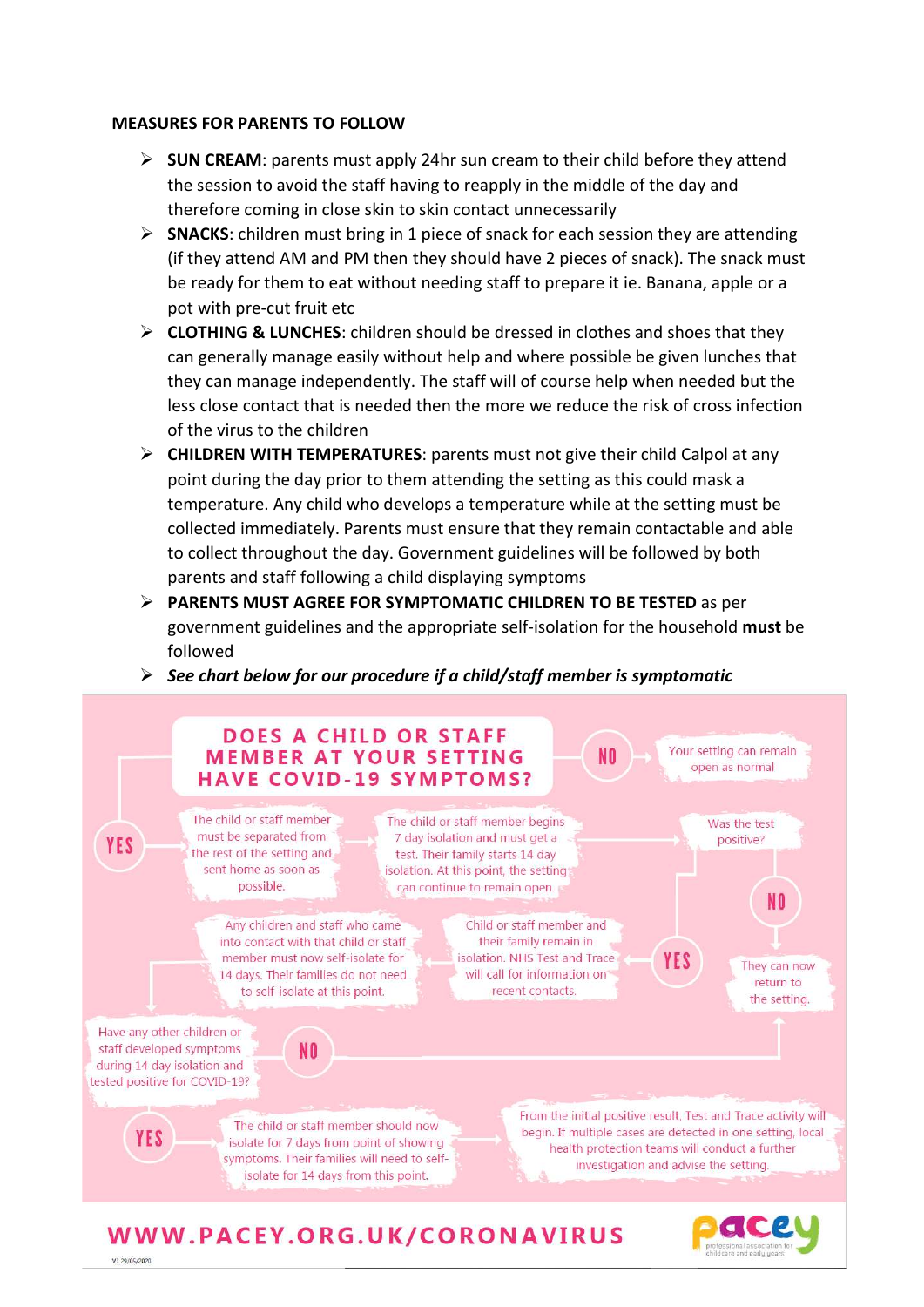### CHANGES TO RESOURCES

- $\triangleright$  Books will be removed from the free play areas of the setting. A small selection of board books will be put out each day. These will then be wiped down with anti-viral spray each day. Staff will still have a selection of books which they will read to the children but children will not have free access to them in line with the government guidance. Staff will not use a book that has been handled by another member of staff
- $\triangleright$  Soft toys, cushions, dressing up clothes and rugs will be removed in line with government guidance as these cannot be easily cleaned
- $\triangleright$  All toys which cannot be easily cleaned will be removed
- $\triangleright$  All remaining toys will be reduced in number for easy cleaning and will be rotated round regularly for cleaning
- $\triangleright$  Craft supplies will be reduced, brought out to use in easy to manage quantities and will be rotated regularly for cleaning
- $\triangleright$  A special bin will be used for disposed tissues and cleaning materials such as wipes. All tissues and cleaning materials will be bagged before being put in the bin and the bin will be emptied regularly throughout the day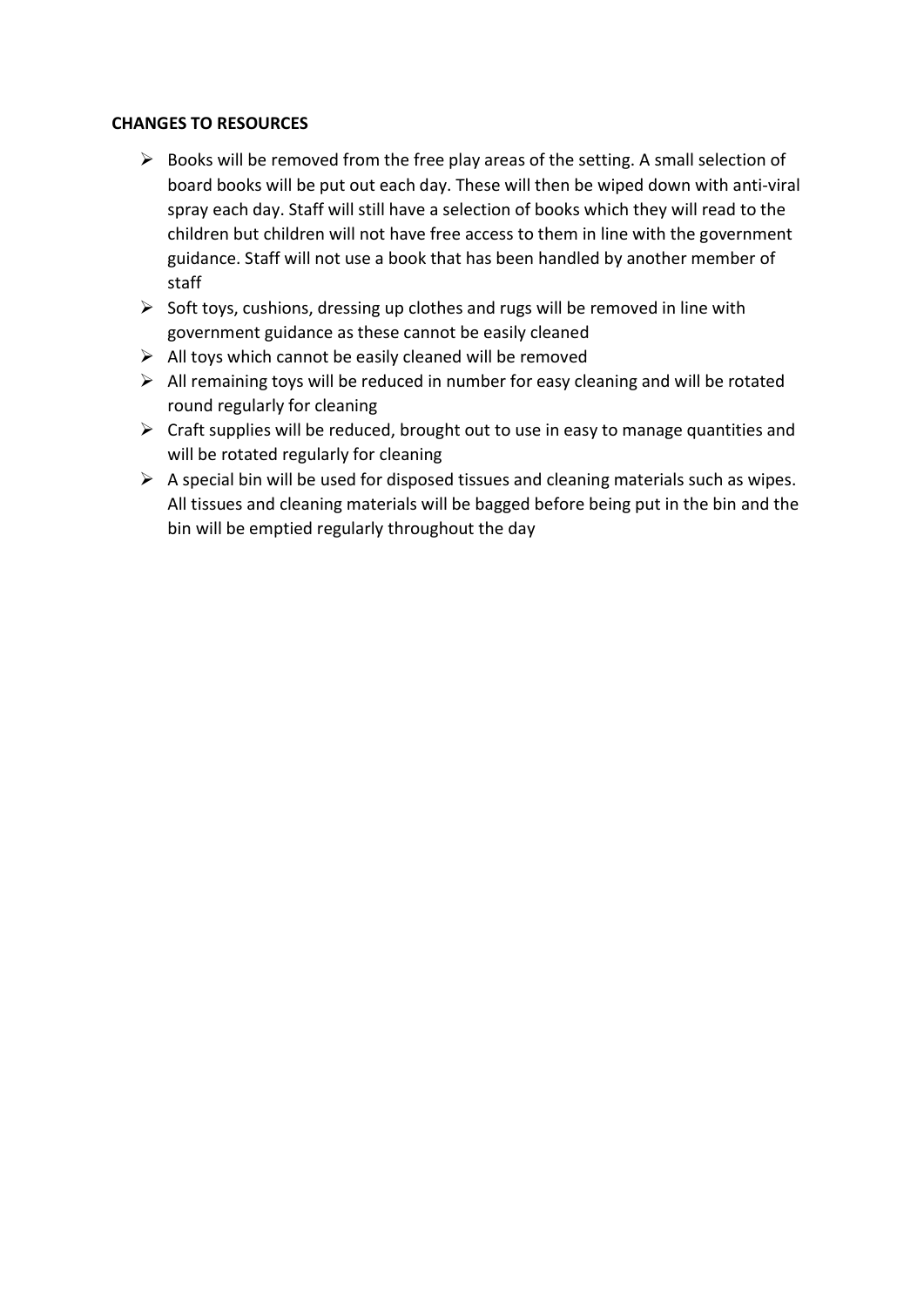### REDUCTION TO NUMBERS

Although opening with reduced numbers will lead to a significant loss of income for the pre school we feel that it is important to remain within the government guidelines on group/bubble sizes.

After careful consideration we feel that the setting (being single room setting) does not lend itself to operate with two 'bubbles' of children at the same time. For this reason, we will begin operating with one 'bubble' of children, limited to between 8 and 16 children, as stipulated in the government guidance. The 'bubble' will have 3 staff assigned to it. This will allow for staff to take individual lunch breaks as well as allowing a staff member time to carry out the necessary cleaning duties throughout the sessions while still allowing the remaining two staff to give the children the care and attention they will need during the sessions.

Bubbles, how they interact and how many children they are limited to may change in future but always in line with the government guidance that is imposed at that current time.

The children who will be offered sessions during this time will be allocated their spaces based on the priority method detailed below (this is following the guidance given by the government).

We will continually reconsider our decision on the number and size of groups that we feel is appropriate within our setting based upon current advice and guidance provided by the government.

### PRIORITY FOR ALLOCATING SESSIONS

When determining which children shall be issued sessions during this time, priority will be given as follows:

- 1. Vulnerable children
- 2. Children of critical workers
- 3. Children with SEND (Special Educational Needs or Disabilities)
- 4. Children receiving FEET funding
- 5. Children who are due to start school in September 2020
- 6. All other 3-4 year olds
- 7. All other 2yr olds

PLEASE NOTE: if there are too many children within any category for us to offer places to all of them then we will allocate on a first come first served basis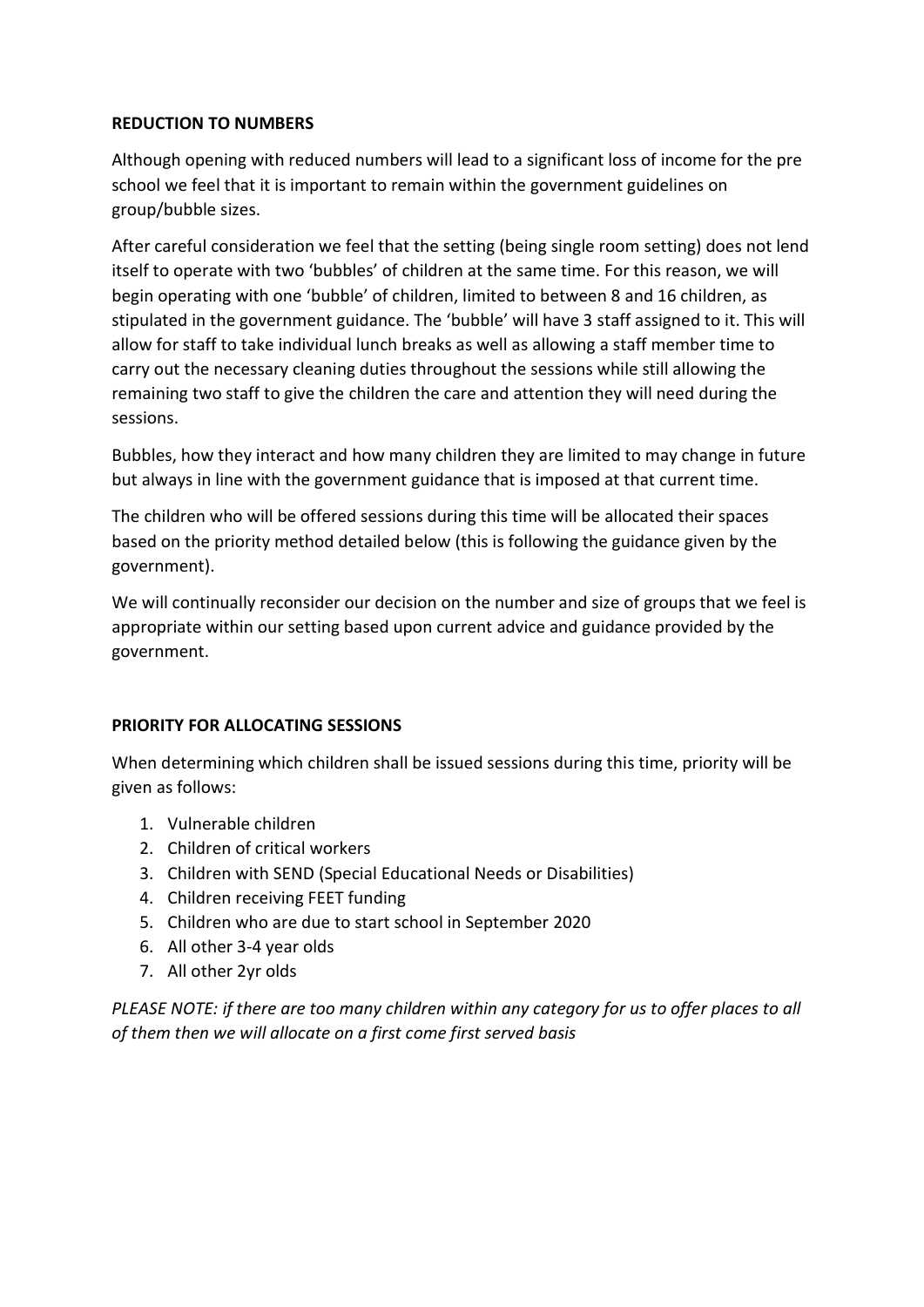#### **REASSURANCES**

We are aware that much of this document will seem alarming and very restrictive compared to the way we usually choose to run the pre school. We are implementing these measures to ensure we have done our full duty in providing as safe an environment for your child during this time as possible.

However, in addition to ensuring the setting is safe from a physical health perspective, we would also like to reassure parents that we will also be ensuring that the setting is still continuing to support each child from an emotional perspective. Please be reassured that children will have free access to plenty of engaging toys and activities during their time with us. They will also never have cuddles or close contact withheld from them should they need comfort or support. Our primary responsibility is to provide care for your child and we will never compromise on supporting them in every way they need us to and children will be allowed to play together within their group.